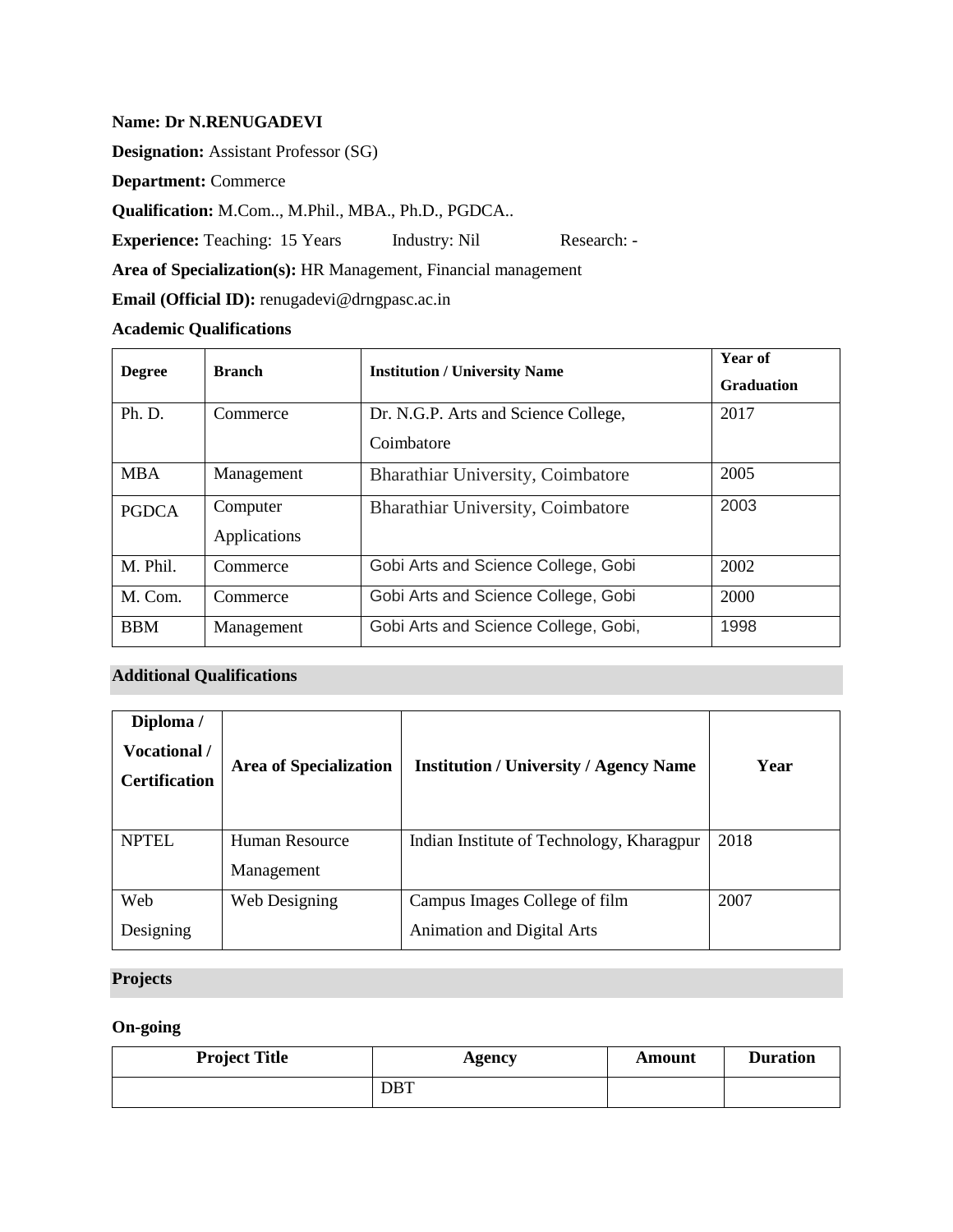### **Research Guidance**

| Programme | <b>No. of Scholars</b> |                 |
|-----------|------------------------|-----------------|
|           | <b>Completed</b>       | <b>Pursuing</b> |
| Ph. D.    | ٠                      | ۰               |
| M. Phil.  |                        |                 |

#### **Research Publications (Indexed)**

## *International:*

- ➢ Dr.N.Renugadevi, Dr.A.C.Deepa & Dr.N.Kodhainayaki,"IMPACT OF AIR POLLUTION",International Journal of Research and Analytical Reviews (IJRAR), Vol. 5, No. 4, pp.481-485, December 2018, e-ISSN: 2348-1269 p-ISSN: 2349 5138, (UGC approved).
- ➢ Dr.N.Renugadevi, Dr.A.C.Deepa & Dr. N.Kodhainayaki,"A STUDY ON HOW CBD WILL BE A POTENTIAL CHANNEL IN BRIDGING THE GEOGRAPHICAL BARRIER IN INSURANCE SALE FOR ICICI PRUDENTIAL WITH REFERENCE TO COIMBATORE DISTRICT" Review of Research, Vol. 8, No. 3, pp. 1-5, December 2018, ISSN: 2249-894X, (UGC approved Journal No: 48514).
- ➢ Dr.N.Renugadevi, Dr.A.C.Deepa, Dr.N.Kodhainayaki, & Mrs.G.Ilakkia,"MEASURING CUSTOMER PERCEIVED SERVICE QUALITY IN ONLINE SHOPPING: AN EMPIRICAL STUDY" Journal of Emerging Technologies and Innovative Research, Vol. 5, No. 10, pp. 90-96, October 2018, ISSN: 2349-5162, (UGC approved).
- ➢ Dr.N.Renugadevi, &Dr.A.C.Deepa, "E- LEARNING IN THE PRESENT EDUCATIONAL SCENARIO" International Journal of Scientific Research and Review, Vol. 6, No. 11, September 2018, pp. 187 – 188, ISSN No: 2279-543X, (UGC approved Journal No. 64650).
- ➢ Dr.N.Renugadevi "Impact of goods and service Tax (GST) Journal of management and Science",Special Issue No.1,pp:244 to245,sep-2017.
- ➢ Dr.N.Renugadevi "An exploratory study on Evolution and implementation of GST in India". Journal of management and Science, vol.1, PP: 143 to 144 august -2017.
- ➢ Ms.N.Renugadevi "Rural Marketng" Jamal Academic Research Journal: An Interdisciplinary, Vol.IX, No.2, PP: 590 to 592, January -2017.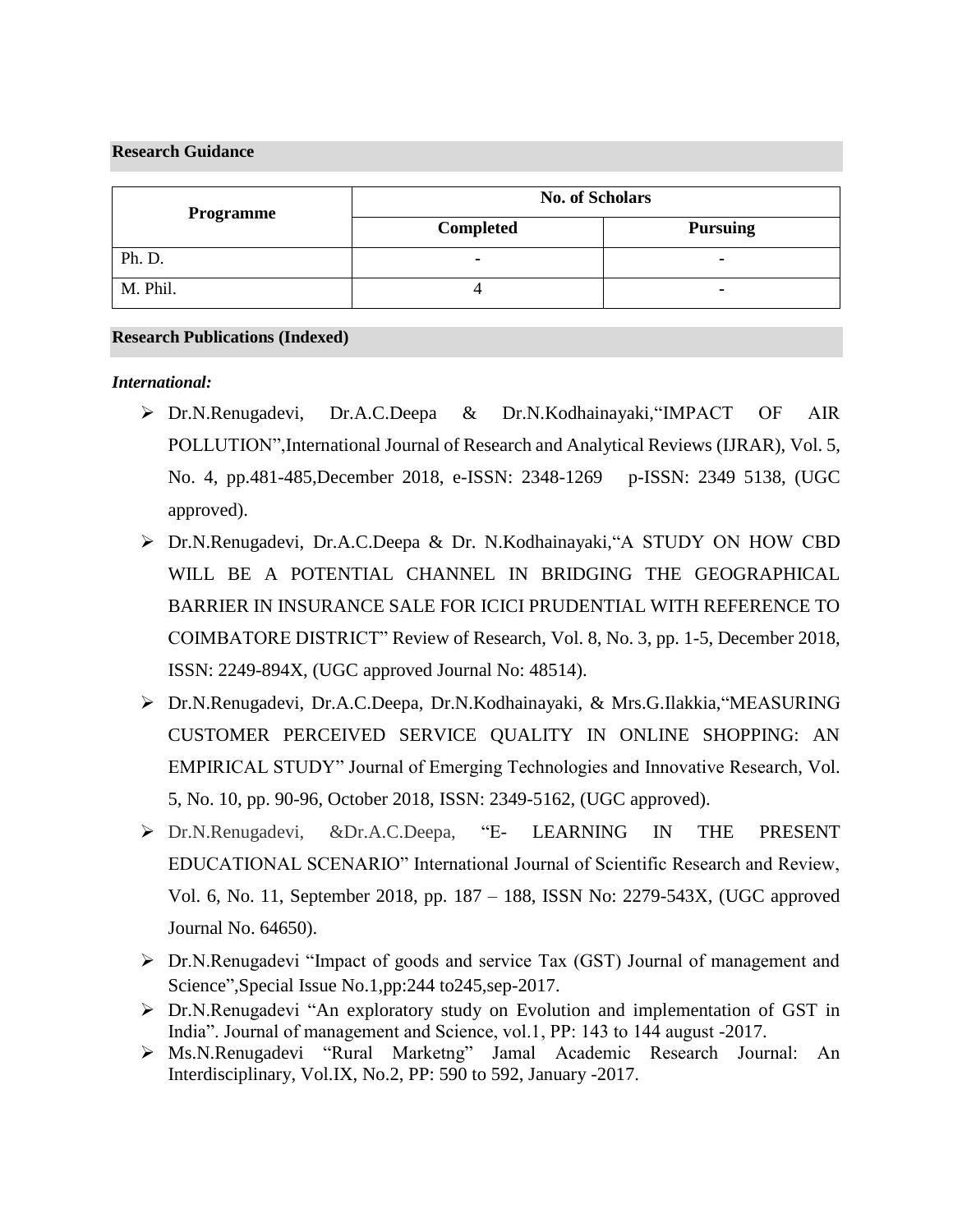- ➢ Ms.N.Renugadevi "Stress Affecting Psychological Aspects of Employees working in private Sector banks".-International Journal of Multidiscipliary Research and Development,Vol.3,PP:230 to 231 March 2016
- ➢ Ms.N.Renugadevi "A Study on Consumers' Preference and Satisfaction towards AMWAY Nutrition Products with Special Reference to Coimbatore City".-Global Journal for Research Analysis: volume: 3, Issue: 10, pp: 25 to 26 ISSN No: 2277-8160, Impact Factor: 1.5408-October 2014.
- ➢ Ms.N.Renugadevi, DR.M.S.RanjithKumar, and DR.S.Namasivayam " Emprical Study On Consumer Satisfaction Towards Pasteurized Milk(With Special Reference To Dindugal District, Tamil Nadu)" paripex- Indian journal of Research: volume :3, Issue: 7, pp: 29 to 31 ISSN No: 2250-1991, Impact Factor : 1.6714-july 2014.

## **Other Publications: International / National Journals**

Ms.N.Renugadevi, DR.M.S.RanjithKumar, and DR.S.Namasivayam " Emprical Study On Consumer Satisfaction Towards Pasteurized Milk(With Special Reference To Dindugal District, Tamil Nadu)"  $\hat{a}\hat{\epsilon}$ " paripex- Indian journal of Research: volume :3, Issue: 7, pp: 29 to 31 ISSN No: 2250-1991, Impact Factor : 1.6714-july 2014.

Ms.N.Renugadevi "A Study on Consumers' Preference and Satisfaction Towards AMWAY Nutrition Products with Special Reference to Coimbatore City".-Global Journal for Research Analysis: volume: 3, Issue: 10, pp: 25 to 26 ISSN No: 2277-8160, Impact Factor : 1.5408-October 2014.

Ms.N.Renugadevi "Rural Marketng" Jamal Academic Research Journal: An Interdisciplinary, Vol.IX, No.2, PP: 590 to 592, January -2017.

#### **Book Publications**

- Role of banking sector in rural economic Development  $\hat{a} \in V$ olume-1, ISBN-978-81-920808-1-9
- Role of banking sector in rural economic Development  $\hat{a} \in \mathcal{C}$  Volume-2, ISBN- 978-81-920808-2-6

## **Presentations in Conference**

o Artificial Intelligence and Human Intelligence, National Level Seminar Level on Application of Artificial Intelligence in Accounting & Finance in Association with Dextrasys Technologies(p)LTD, Tiruchirappalli,Department of Commerce With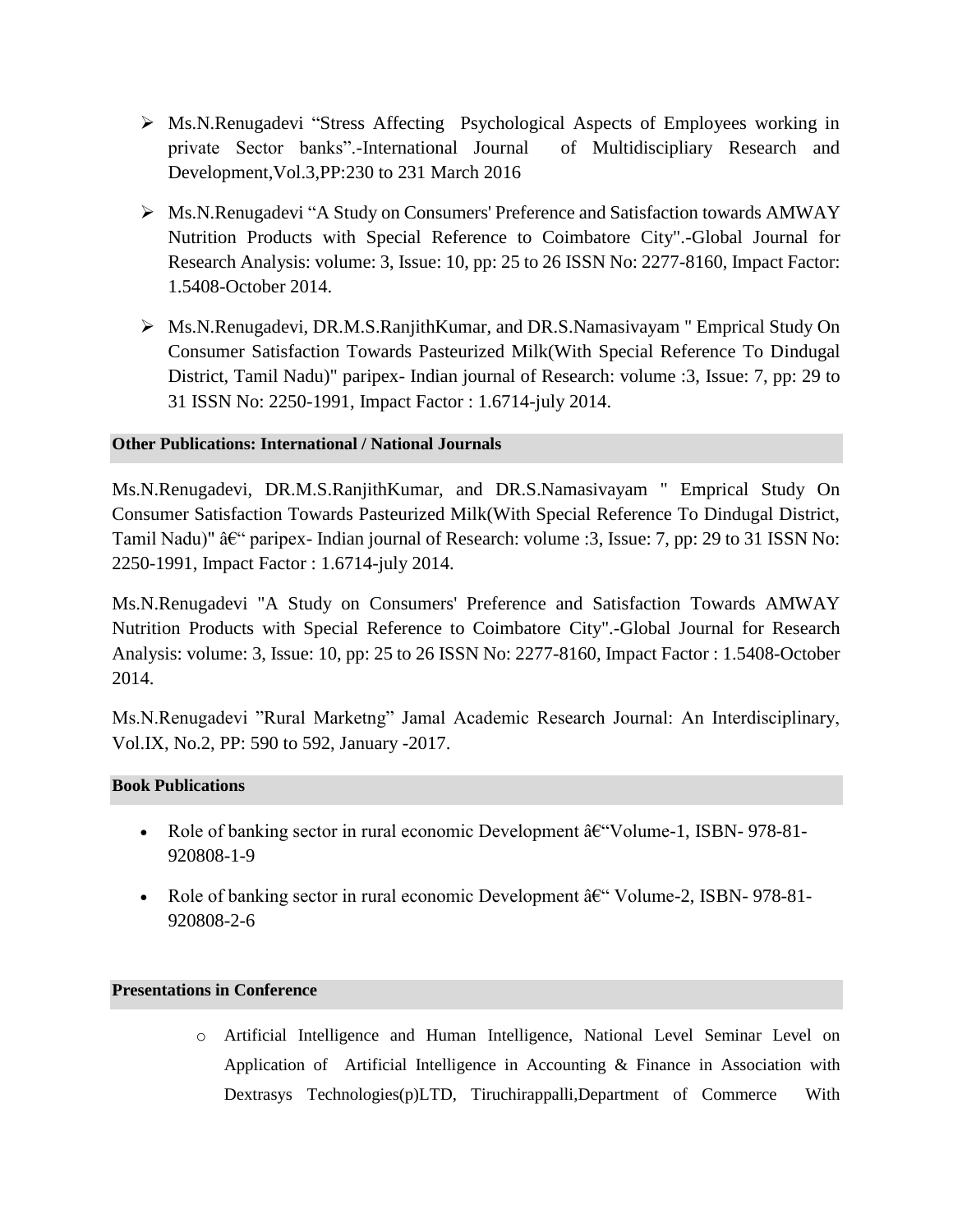Accounting And Finance, Sri Ramakrishna College of Arts and Science, Coimbatore, 16<sup>th</sup> February 2019.

- ➢ A study on E-Transaction in E-Governance of TamilNadu, International conference on Information and Communication Technology for business Turnaround:Sustainability,Growth and Innovation, jointly organised by PG and Research Department of Commerce, Computer science and Applications, Vivekananda College of Arts and Sciences For Women,Dhaka International University Bangladesh,MTC Global, Bangalore and Avinashilingam Institute for Home science Higher Education for Women, Coimbatore,  $1<sup>st</sup>$  and  $2<sup>nd</sup>$  February 2018.
- ➢ Co-Branding, National level Conference on Marketing Unplugged: The Game Changing Innovations (NLC MUGI), Department of Commerce, Sri Ramakrishna College of Arts and Science for Women, Coimbatore, 9th March, 2017.
- ➢ E-Government ,International conference on Advances in Commerce and Management, Department of Commerce and Management, Pioneer College of Arts And Science , Coimbatore,  $18<sup>th</sup>$  Feb, 2017.
- ➢ Bros and cons of GST in India, One day International Conference on"Bros and cons of GST in India, PG and Research Department of Commerce& Commerce (CA), Bharathidasan College of Arts and Science, Erode, 11<sup>th</sup> August , 2017.
- ➢ Rural Marketing ,National level seminar on Emerging Business Practices in the Global Environment, PG and Research Department of Commerce, Jamal Mohamed College (Autonomous), Trichy,  $19<sup>th</sup>$  January 2017.
- ➢ Business Challenges under Globalization, PG and Research Department of Commerce & Commerce (CA), Bharathidasan College of Arts and Science , Ellispettai, Erode-7<sup>th</sup> September,2016.
- ➢ Socio Economic Status of Groundnut Women farmers in pollachi Taluk ,ICSSR Sponsored National level seminar on Economic Empowerment of Women through Entrepreneurship-Problems and Prospects , PG and Research Department of Commerce with Information
- $\triangleright$  Technology, Dr N.G.P Arts and Science College, Coimbatore, 16<sup>th</sup> August, 2016 Dividend policy and its impact on Market value of a company, UGC Sponsored National level seminar on Corporate Governance and Dividend policy In India, PG and Research Department of Commerce, Gobi Arts And Science College, Gobichettipalayam, 25<sup>th</sup> and  $26<sup>th</sup>$  September, 2015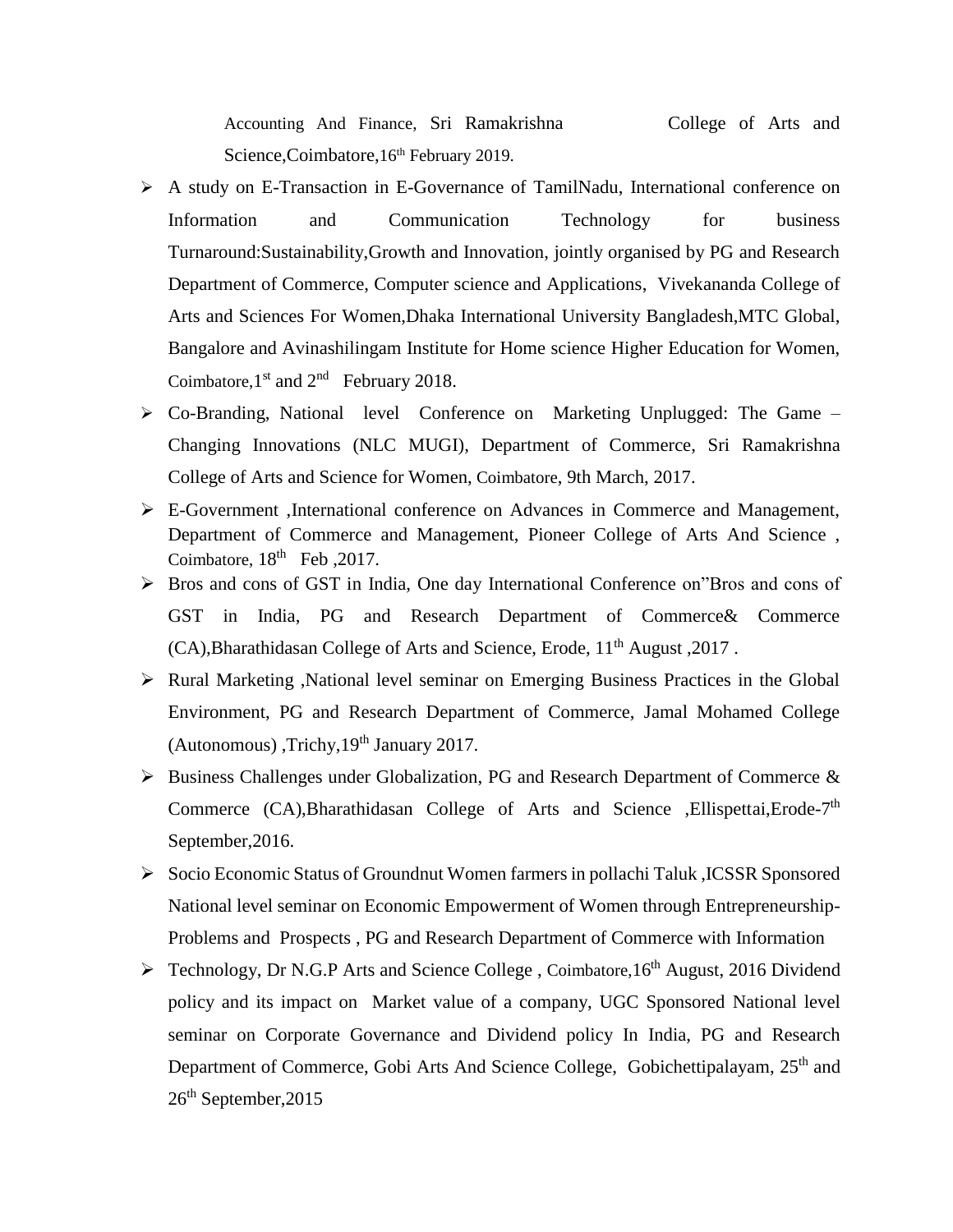- ➢ Foreign Direct Investment, International Conference on Global finance issue and Challenges, Department of Commerce Finance and Computer Applications ,S.N.R Sons College (Autonomous), Coimbatore,27th Aug 2014 .
- ➢ Service Marketing, National conference on Management in New Era-Issues & Challenges , Department of Management Science ,DR.G.R.Damodaran College of Science , Coimbatore,  $14<sup>th</sup>$  Feb 2013.
- ➢ Globalization and Liberalization and their Implication on Consumerism, National Seminar on Consumerism -Challenges and prospectus, PG and Research Department of Commerce, Hindusthan College of Arts and Science, Coimbatore, 1st Feb 2013.
- ➢ Impact of Micro finance in Rural Development, ICSSR Sponsored National level Seminar Role of Banking sector in Rural Economic Development, Dr.N.G.P Arts and Science College, Coimbatore, 23<sup>th</sup> September, 2011.
- ➢ Financial Re-Engineering Strategies and Regulations, National Level Seminar on Financial Re-Engineering -Strategies and Regulations, Dr.N.G.P Arts and Science College, Coimbatore,  $28<sup>th</sup>$  January 2010.
- ➢ Technological Development in Banking Sector, National Level Seminar on Strategy Resources and Technological Growth in Banking-Changing Business Pose, Dr.SNS Rajalakshmi College of Arts and Science, Coimbatore, 16<sup>th</sup> February 2010.
- ➢ New Challenges for Business, National Seminar on Financial Markets Innovations and Growth, Department of Commerce and Research, V.L.B Janakiammal College of Arts and Science, Kovaipudur, Coimbatore, 6<sup>th</sup> February 2010.
- ➢ Capital Markets, International Level Seminar on Recent Trends in Global Business Order - Impact in Asia, Vivekananda Institute of Information and Management Studies Namakkal,  $30<sup>th</sup>$  and  $31<sup>st</sup>$  January 2009.
- ➢ Impact of LPG on Indian Insurance Sector, National Seminar on Recent Trends in Banking, Tamil Nadu College of Engineering, Coimbatore, 2<sup>nd</sup> April 2008.
- ➢ Role of Money Market in Financial Market, National Level Seminar on Reforms in Banking and Financial Sector, Karpagam Arts and Science College, Coimbatore, 15<sup>th</sup> February 2008.
- ➢ The Changing Hospital Industry ,International Seminar on Galloping of Indian Services towards Global Standards, Muthayammal Engineering College, Rasipuram, 2<sup>nd</sup> November 2006.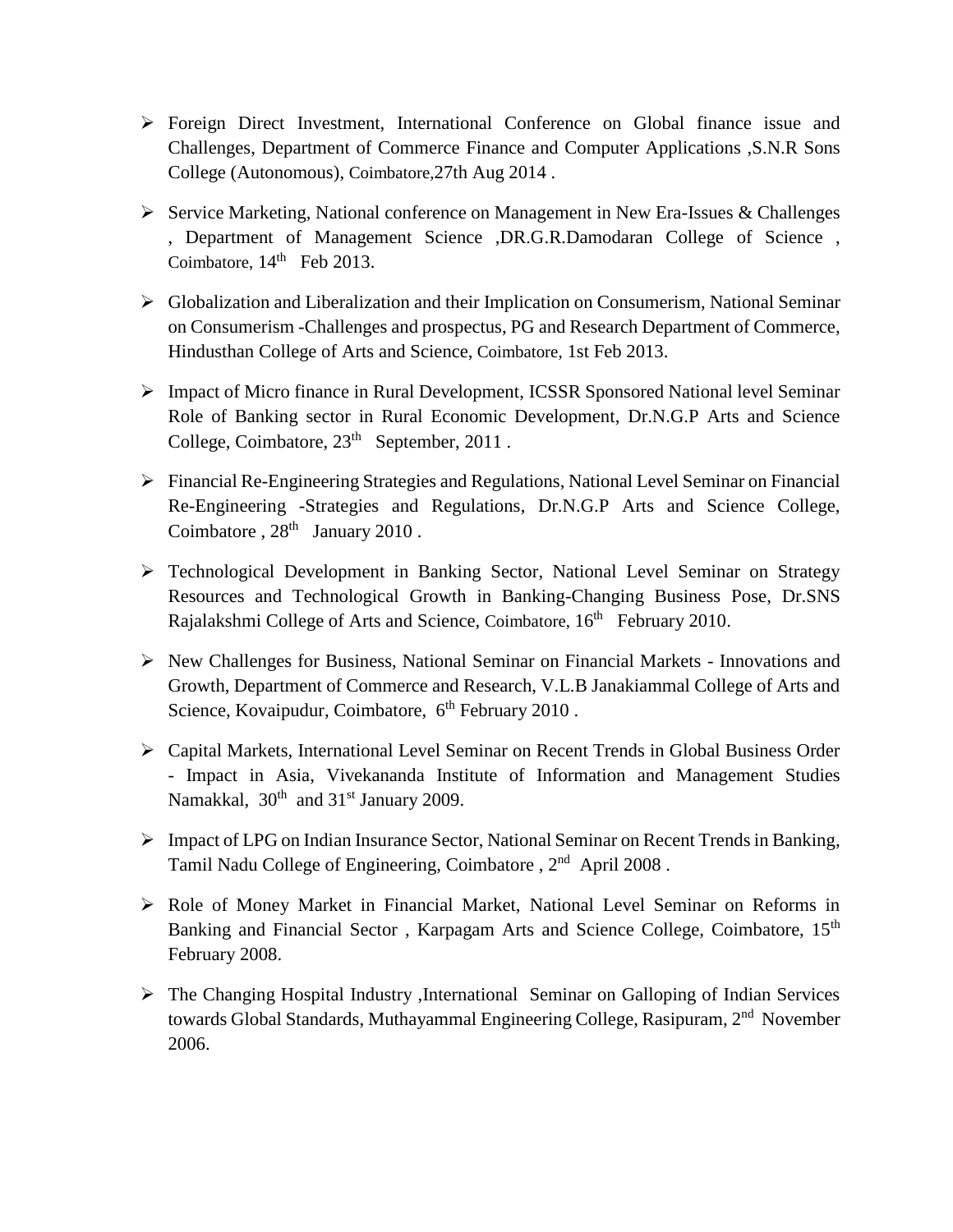- ➢ Impact of Export performance, National Level Seminar on Liberalization and Its Impact on Export Performance, Karpagam Arts and Science College, Coimbatore, 7th October 2006.
- ➢ Micro Credit and Women's Empowerment, National Seminar on Indian Banking in Globalised Era, Karpagam Arts and Science College, Coimbatore, 24<sup>th</sup> February 2006.
- ➢ Implications of VAT in India -Vital Issues, National Level Conference on Introduction of Value Added Tax India - Emerging Issues and Challenges , Post Graduate and Research Department of Commerce, Erode Arts College, Erode,  $2<sup>nd</sup>$  &  $3<sup>rd</sup>$  September 2005.

# **Participation in Conference**

# *National***:**

- Participated in the Indian Council of Medical Research(ICMR)Sponsored A Two Day National Workshop on "Creating Awareness on Menstrual Health and Hygiene Management Among Rural and Tribal Adolescent Girls in Pollachi Taluk"Conducted by Bharathiar University Arts And Science College, Pollachi on 23<sup>rd</sup> and 24th February, 2018.
- Participated National Conference on Emerging Education Models for 21<sup>st</sup> Century Learner(NCEEM-2015), organised by Association of Principals of Colleges Bharathiar University Joinly organised by UGC Human Resource Development Centre, Bharathiar University,  $1<sup>st</sup>$  August 2015.
- Participated Two day State Level Conference on Achieving Academic Excellence through Internal Quality Assurance Cell (IQAC) held at Dr.N.G.P. Arts and Science College, Coimbatore on 9th and 10th December 2011.
- Participated National Conference on Issues in Higher Education organised by Association of Principals of Colleges Bharathiar University and University Grants Commission and Bharathiar University - Academic Staff College held on 29th October 2010.

# **Participation in Seminars**

• Two day NAAC Sponsored National Seminar on Promotion and Sharing of Best Practices in Quality Assurance Cell (IQAC) held at Thassim Beevi Abdul Kader College for Women, Kilakarai, Ramanathapuram (district) on 30th & 31st March 2012.